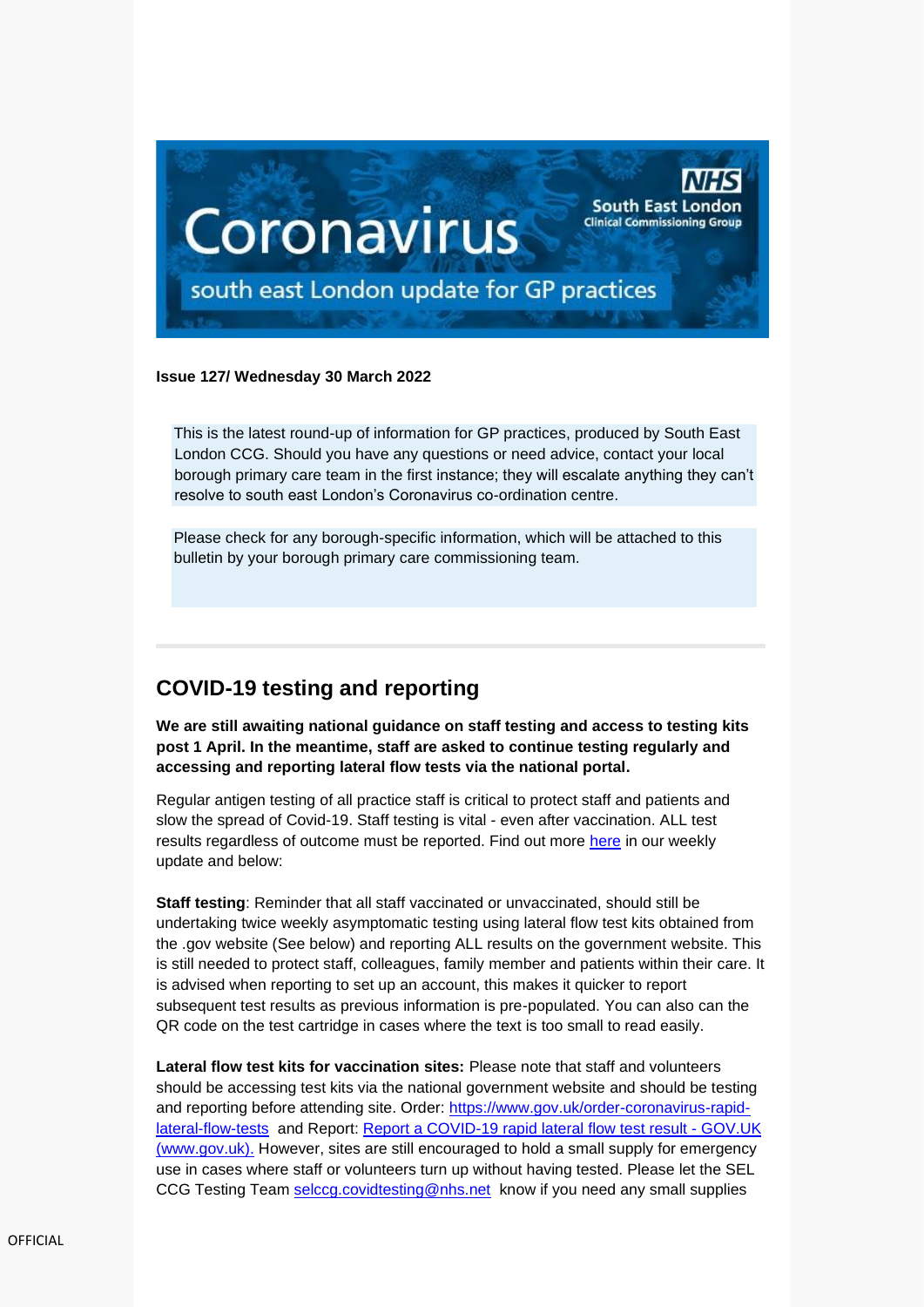for emergency use and we will support obtaining a small number of kits from our Local Authority Partners.

**PCR kits in surgeries:** Reminder that [GP practices should have a small stock of PCR](https://www.gov.uk/government/publications/covid-19-testing-in-general-practice)  [kits for use in emergencies](https://www.gov.uk/government/publications/covid-19-testing-in-general-practice) for staff or patients who present with possible covid symptoms. Assistance in ordering these can be made via the Specialist Team via 119.

Changes to collection of lateral flow kits from local sites and pharmacies: Many collection sites are now requiring a 'collection code' before issuing up to 2 lateral flow test kits (7 tests in each box). The code can be obtained by [following the information on](https://test-for-coronavirus.service.gov.uk/collect-lateral-flow-kits)  [the government website](https://test-for-coronavirus.service.gov.uk/collect-lateral-flow-kits) to obtain a collect code via text and email. Alternatively, some collection points are displaying a QR code which can be scanned to access a form which once completed will generate a collect code.

Lateral flow Instructions in other languages: SEL have successfully managed to petition for the 3 main languages used by Afghanistan's to support the many other translations already available. These can now be found on the [government website.](https://www.gov.uk/guidance/covid-19-self-test-help)

Any testing questions please contact [avril.satchwell@nhs.net](mailto:avril.satchwell@nhs.net) Head of SEL CCG Covid Testing or the wider SEL Testing Team at [selccg.covidtesting@nhs.net](mailto:selccg.covidtesting@nhs.net)

### **UK COVID-19 public inquiry**

Draft terms of [reference](https://healthcareleadersupdate.cmail19.com/t/d-l-flullud-ttjhtjudo-y/) for the COVID-19 public inquiry were published on 10 March and a period of publication consultation is taking place until 7 April.

The NHS England and NHS Improvement Inquiry Team will update NHS colleagues about the inquiry and advise on preparation as soon as more information is available. In the meantime, all organisations are reminded to continue to ensure robust and comprehensive records management.

Our [FutureNHS](https://healthcareleadersupdate.cmail19.com/t/d-l-flullud-ttjhtjudo-j/) pages include helpful resources, including FAQs. Please email [england.covidinquirypmo@nhs.net](mailto:england.CovidInquiryPMO@nhs.net) with any queries.

## **Expiry of Coronavirus Act – Death certification and cremation forms**

Changes to death certification processes for all doctors are now in force following the expiry of the Coronavirus Act yesterday. The changes are outlined in our updated information for medical [practitioners.](https://healthcareleadersupdate.cmail19.com/t/d-l-flullud-ttjhtjudo-t/)

## **Living with COVID-19 – testing update**

Thank you for everything you and your teams have done over the last two years. Since the pandemic began, the NHS has treated 660,000 inpatients; and yet even at the height of the pandemic, there were at least two patients being treated for non-COVID-19 related reasons for every patient being treated for COVID-19.

With the pressure from COVID-19 continuing, we will be setting out in the coming weeks a way forward on several areas where guidance has evolved throughout the pandemic;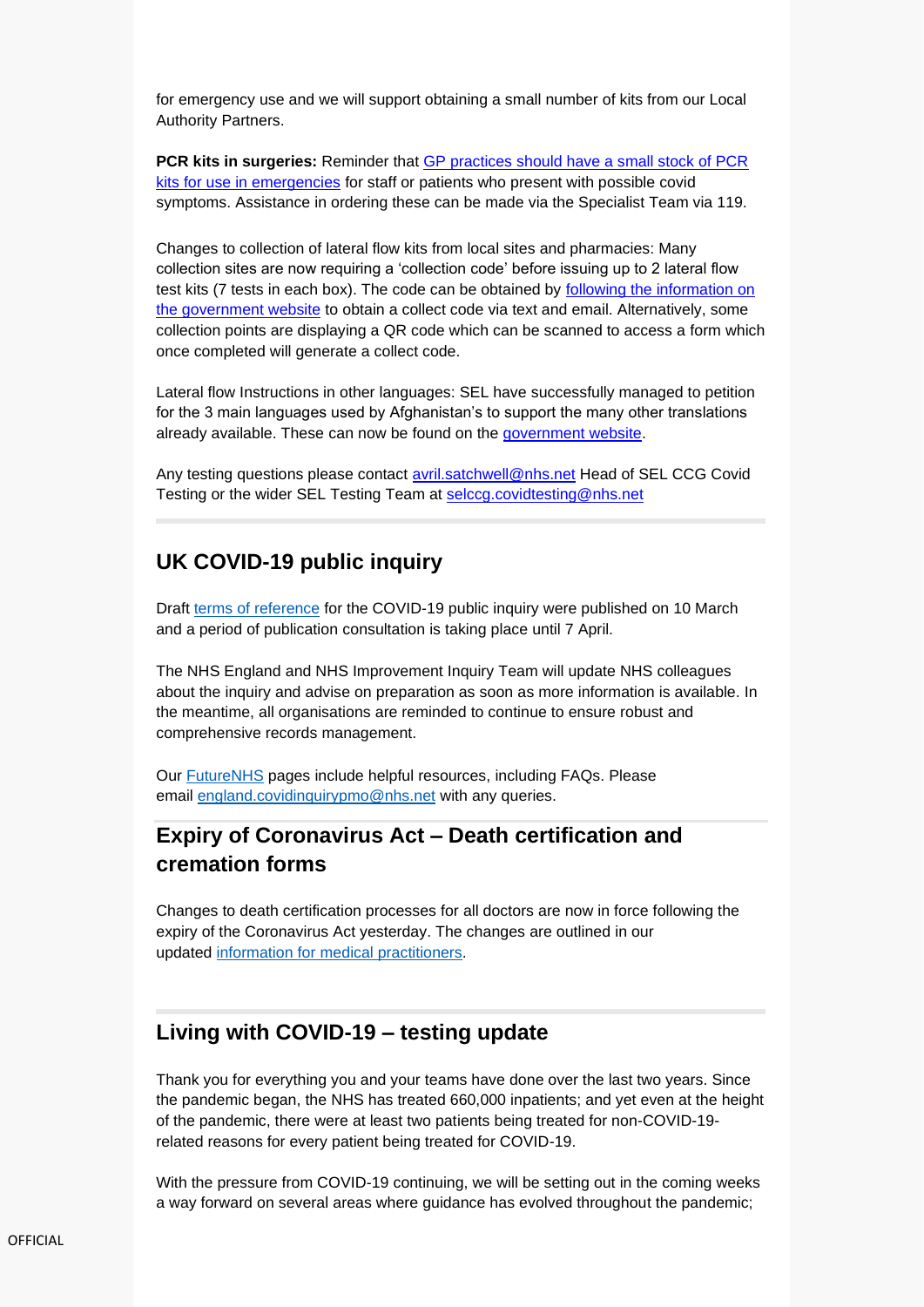adapting the way that the NHS operates with COVID-19 in general circulation and with the virus likely to remain endemic for some time to come. This first letter sets out our approach to delivering the UK Health Security Agency's (UKHSA) advice in relation to staff and patient testing. We will keep these arrangements under review along with our partners at UKHSA.

Visit the full **[Living with COVID-19 –](https://selondonccg.nhs.uk/wp-content/uploads/2022/03/C1621_Living-with-COVID-19-testing-update-letter_300322.pdf) testing update** to read more.

## **GP Updates**

## **Reminder - Launch of SEL ICS decarbonisation guide for GP Practices**

The NHS has committed that by 2040 the way that it operates will no longer have a carbon footprint. The South East London Integrated Care System is producing plans for how to make significant progress on this in the next three years.

Last week SELCCG launched the [new SEL ICS decarbonisation guide for GP Practices.](https://selondonccg.nhs.uk/covid_19/decarbonising-general-practice/) Please read the [message](https://selondonccg.nhs.uk/wp-content/uploads/2022/03/Decarb-guide-2022.pdf) from Dr Andrew Parson GP Clinical Lead Bromley and Christina Windle Chief Operating Officer SEL CCG.

For more information on this and our wider sustainability plans, visit [Our Sustainability](https://www.ourhealthiersel.nhs.uk/about/our-sustainability-committment.htm)  [Committment | Our Healthier South East London](https://www.ourhealthiersel.nhs.uk/about/our-sustainability-committment.htm) or email [sel.netzero@nhs.net](mailto:sel.netzero@nhs.net)

## **Easter Bank Holiday Pharmacies Rota 2022**

Please find attached a [list of pharmacies](https://selondonccg.nhs.uk/wp-content/uploads/2022/04/Easter-2022-Rota-List-Final.pdf) opening as part of the commissioned Rota for the Easter Bank Holiday weekend April 2022.

Saturday 16 April is not a Bank Holiday, however there will be some pharmacies who will be closed on this day. Patients can visit NHS.UK or call NHS111 if they wish to check.

### **Information Governance Communications**

As part of the transition of London Shared Services (formerly NELCSU) staff into South East London CCG, the way you contact your Data Protection Officer will be changing. From the 1 April 2022, you should use the following email address: [selccg.gpdpo@nhs.net.](mailto:selccg.gpdpo@nhs.net) If you have any questions, please contact your Data Protection Officer using the above email address.

## **Help improve healthcare for the Armed Forces Community and their families**

Guy's and St Thomas' Foundation Trust is doing some research into the healthcare experiences of the Armed Forces Community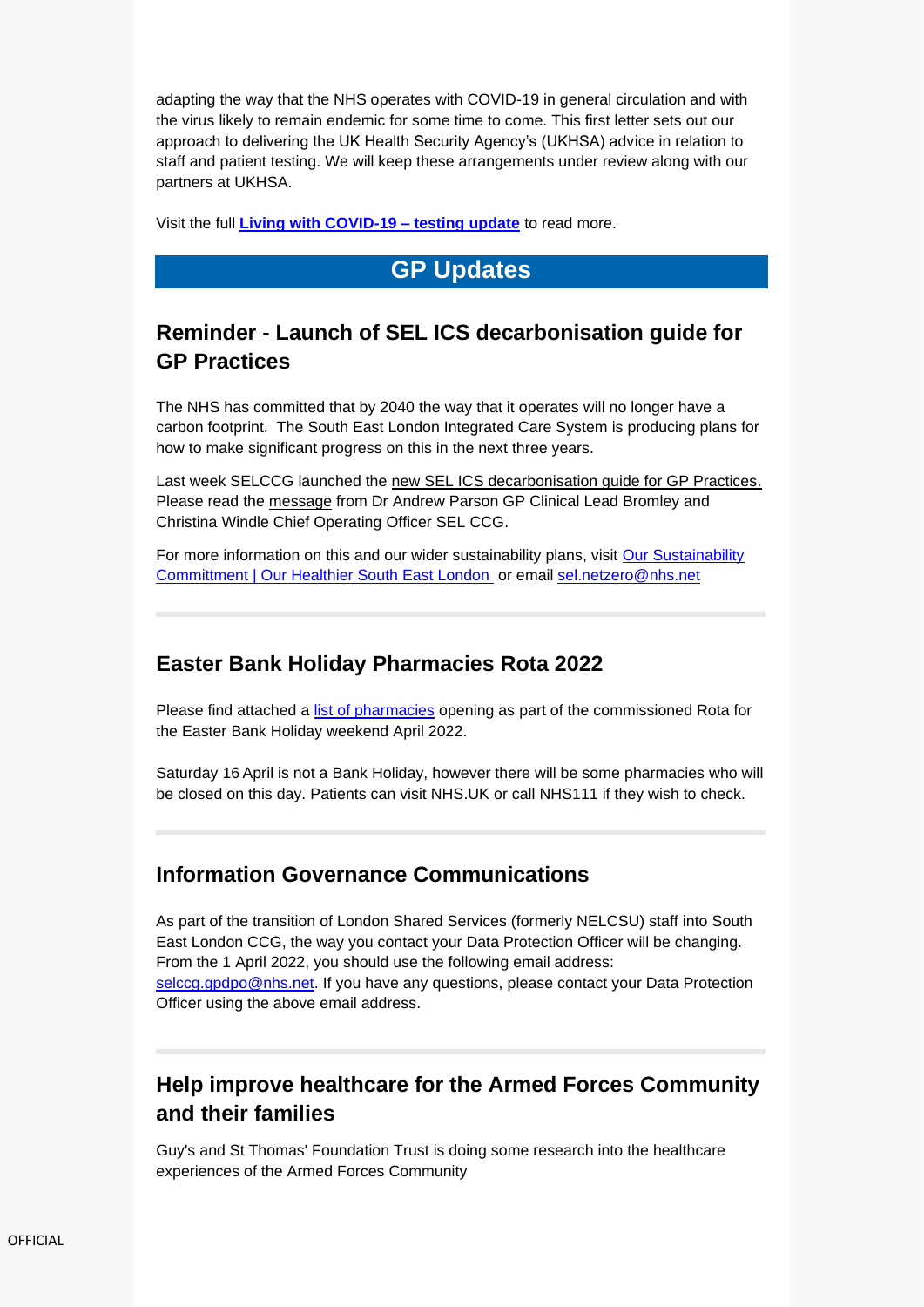- · Our research aims to improve the patient experience and GP's understanding of the community they serve
- · There is a **significant (68,000+)** Armed Forces and Veteran population in SE London so speaking to GPs is important!
- The chat should take no longer than 30 minutes and we are willing to visit your GP practice or speak at one of your team meetings

The **poster** is available to be shared amongst your networks.

# **IMPORTANT UPDATE: – Time change, tQuest outage Saturday 2 April 2022**

You will be aware that on Saturday 2 April Viapath will be conducting essential maintenance to the tQuest server.

Following our earlier message, to minimize disruption as much as possible, the maintenance work will now take place from **9pm until 12am** (a period of three hours) instead of from 3pm until 6pm. The tQuest system will be unavailable throughout this time.

This work is part of a programme of maintenance that is due to take place at the same time on the first Saturday of every month.

As previously communicated, it will affect any services which use tQuest across south east London, and you will not need to take any action in advance.

Thank you in advance for your patience while this work is undertaken.

## **PCN Support Payments**

We are writing to update you that as part of the December-21 updated Network Contract DES, some of the funding from suspended 2021-22 Investment and Impact (IIF) indicators has been re-purposed as a PCN Support Payment.

All PCNs are entitled to this payment subject to a very simple confirmation from the PCN that the funds will be reinvested into primary care medical services or workforce, which PCNs can access by clicking the following link: <https://forms.office.com/r/r4GhKqkXaW>

To release this funding, we are now asking PCNs to confirm the below declaration by **Friday 8 April 2022**.

Once declared, NHS SEL CCG will then release 4 payments to the PCN for the period December 2021 - March 2022 on the next available payment run. These will appear on your statements as 4 separate payments to the PCN for ease of accounting purposes.

If PCNs are not able to meet the above deadline, then payments will be processed in the next available payment run once the declaration has been completed.

If you have any queries in relation to this payment or how to complete this declaration, then please contact [england.selprimarycarequeries@nhs.net](mailto:england.selprimarycarequeries@nhs.net) and a member of the team will be happy to support you.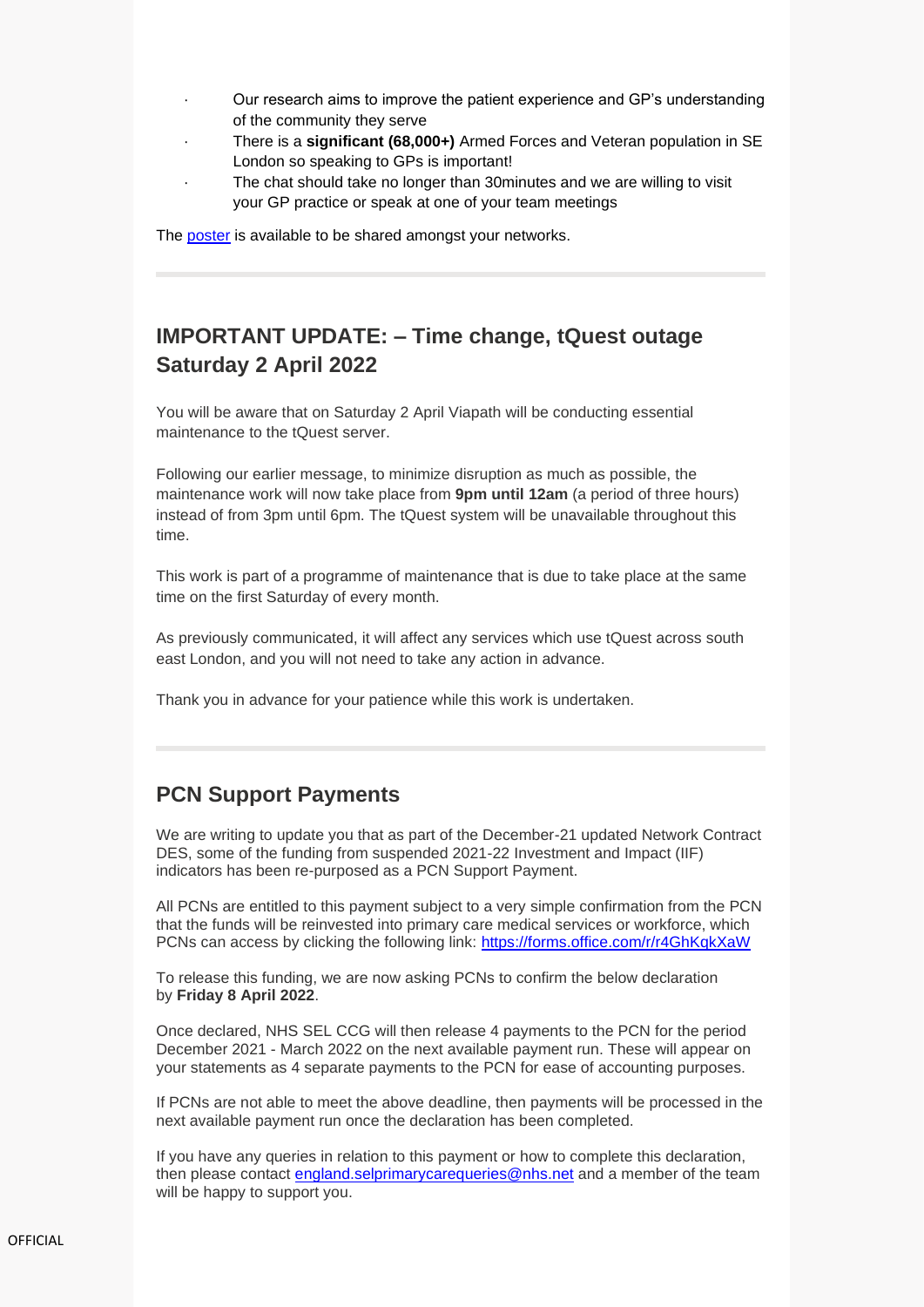# **Lambeth Integrated Musculoskeletal Service, (LIMS) – change in pathway**

Due to restructuring within the LIMS MSK pathway, KCH are no longer accepting MSK referrals to Physiotherapy or MCATTS services. Please advise your patients that would normally be referred to them, that they will be seen at either GSTT or Crystal Palace Vita Health Group. This will not impact on the care they receive. However, if there is a strong preference to be seen at King's Hospital then they can be referred directly to them.

## **Cancer updates**

### **South East London Cancer Alliance**

Please find below a link to the latest version of the update, which also includes FAQs for primary care on cancer services in south east London to support GPs and patients during the pandemic. [Cancer updates for GPs 22](https://selondonccg.nhs.uk/wp-content/uploads/2022/03/SEL-Cancer-Updates-FAQs-for-Primary-Care-23-Mar-2022.pdf) March 2022.

### **NHS Oncology policy and best practice**

*Are you interested in the latest NHS Oncology policy and best practice?*

2021 was a year of challenges for the NHS, particularly the Oncology departments. We were proud to support them virtually across 2021 and are now excited to announce the 2022 conference will be in person!

At the conference, we will be discussing the *"NHS Long Term Plan for Oncology Care"*, which sets out the following aims:

**•** By 2028, an extra 55,000 people each year will survive for five years or more following their diagnosis

- **•** Introduce new forms of screening
- **•** Introduce a new, faster standard, ensuring patients receive a definitive diagnosis
- **•** Personalised care packages, empowering patients to have more say over the care they receive

Our face to face events provide time to meet with key sector stakeholders in an informal and relaxed atmosphere, this provides time to discuss strategic change and learn from some of the most well-respected public sector professionals in the country, all while soaking up the lovely atmosphere that our venues and audience provide.

**Where and when:** 8:00am, June 21, 2022, Etc Venues, 11 Portland St, Manchester, M1 3HU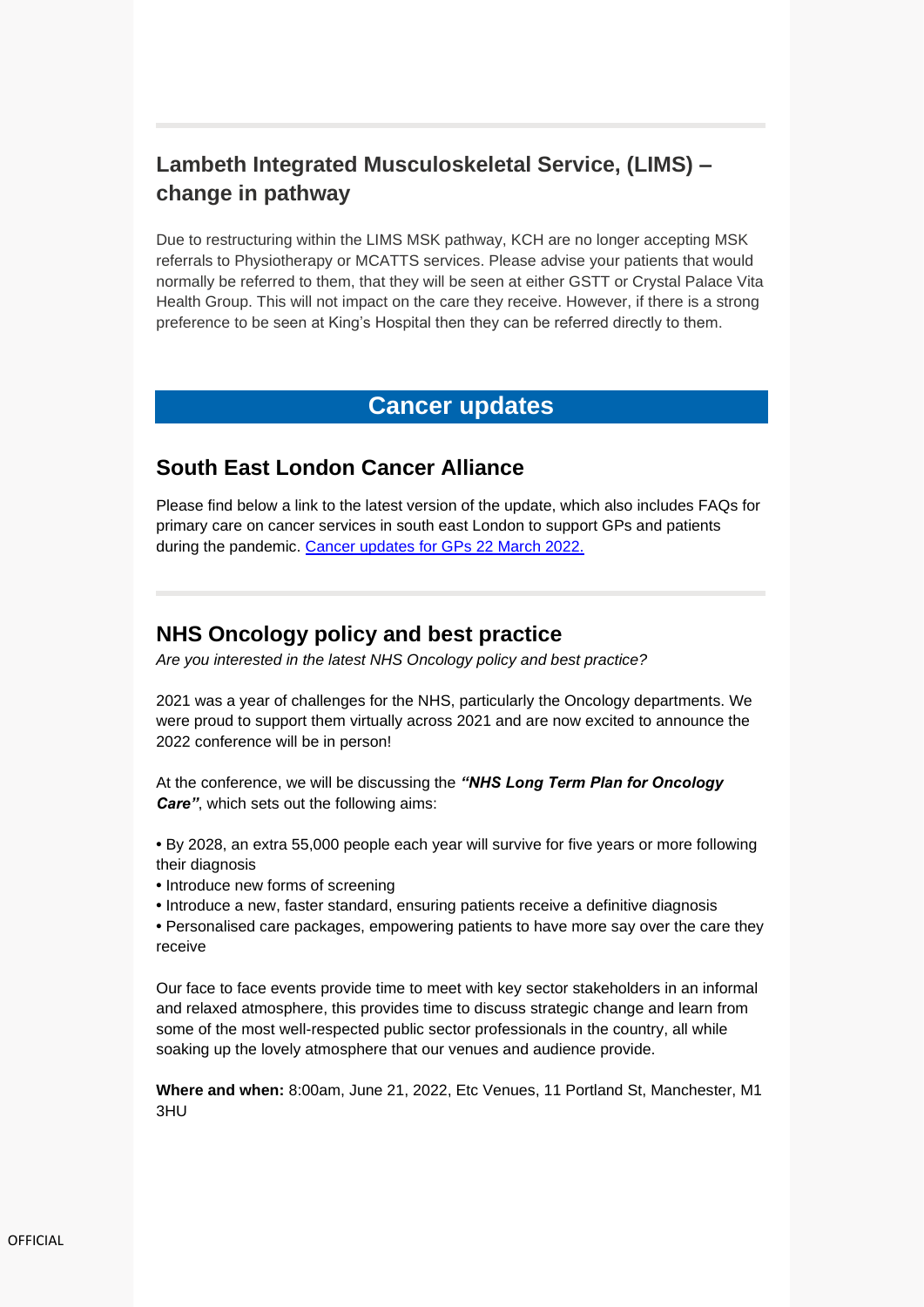## **Rheumatology- new referral guidance**

New referral guidance is now in place for rheumatology referrals in the South East London region, covering the following trusts – Guy's and St Thomas' NHS Foundation Trust, Lewisham and Greenwich NHS Trust, and King's College London NHS Foundation Trust. In keeping with the new British Society for Rheumatology referral guidance, it provides information on symptoms and signs that might suggest an underlying rheumatological diagnosis and is helpful to include in referrals.

It also provides information on when Advice & Guidance might be a more appropriate means to seek a rheumatology opinion, and which conditions we advise could be managed in the community. We have also produced guidance to aid with the management of Fibromyalgia in the community. The guidance documents are available in the DXS document repository systems for each of the SEL Boroughs.

# **Information from Acute Providers**

# **A reminder from Moorfields about the A&E referral pathway for City road.**

The [Bulletin](https://selondonccg.nhs.uk/wp-content/uploads/2022/03/Moorfields-AE-GP-Referral-pathway-info-March-2022.docx) contains information on:

- Emergency Referrals
- Local referral Pathways
- Eye Cas Referral Map
- Virtual Emergency Triage

# **End of Life and Urgent Care Plans**

Currently, clinicians can share End of Life and Urgent Care Plans across organisations in London via the Coordinate My Care (CMC) service. The London-wide contract for the CMC Service, hosted by the Royal Marsden, comes to an end on 31March 2022.

In preparing for the end of the current CMC contract, South West London CCG (on behalf of London) undertook a procurement exercise for a new London Urgent Care Plan service. This procurement exercise led to the identification of a new digital provider who has been contracted to develop the Urgent Care Plan (UCP). The new UCP service is expected to go live from 1July 2022.

In the interim period between 1 April 2022 to 30<sup>th</sup> June 2022, the CMC service functions will transfer to South West London CCG. Arrangements have been made to ensure that the current care planning functionality continues until the new Urgent Care plan goes live.

**Important things to note** for the interim period:

- · The **current care planning application remains in use.**
- · There will be **no gap in the provision of a care planning service**
- · Health and care professionals are encouraged to **continue creating care**

**plans for patients**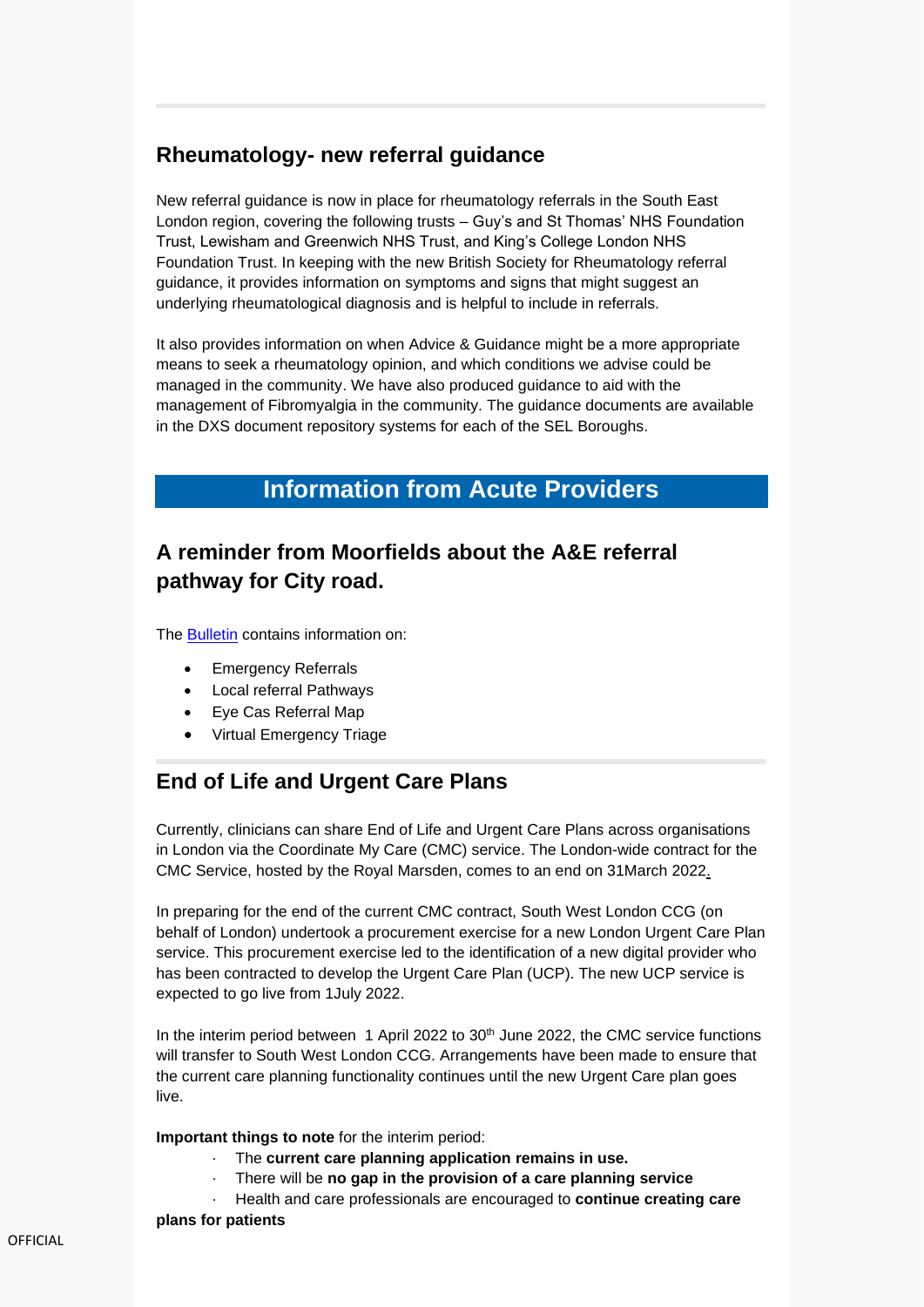· From 1 April 2022 **there will be a new Helpdesk contact number and email addresses** which will replace the current CMC Helpdesk.

· The **contact details for the new Helpdesk will be shared with all users of the current CMC service on 31March 2022** and will be added to the London Urgent Care Plan website Urgent Care Plan – NHS South West [London](https://ucp.onelondon.online/) CCG [\(onelondon.online\)](https://ucp.onelondon.online/)

· The **patient facing myCMC service will no longer be available** to London patients. All patients using this service have been contacted. This change **does not affect your ability to use the clinical system** and users should continue to create care plans. But **users will see the following System Notice**, on the clinical system: *"From 1 April 2022, the patient facing myCMC service will no longer be available to London patients. Clinical users are therefore asked to approve outstanding myCMC patient requests, and NOT to enrol any more patients to myCMC. This will not affect your ability to use the clinical system and users should continue creating care plans."*

· All other arrangements including **system training and clinical training, access to the care planning system and in-context links will continue**. More information can be found on the London Urgent Care Plan website [Frequently](https://ucp.onelondon.online/frequently-asked-questions/) Asked Questions – Urgent Care Plan [\(onelondon.online\)](https://ucp.onelondon.online/frequently-asked-questions/)

· The interim arrangements will see **no changes to who processes and stores data**. A Data Protection Impact Assessment covering the interim arrangements has been completed and signed off via local Information Governance arrangements

#### Next Steps

The London Urgent Care Programme, and South East London Integrated Care System, will be engaging with you all during April, May, and June to support a smooth transition to the London Urgent Care Plan service from 1July 2022.

Published CMC plans will be automatically migrated to the London Urgent Care Plan service from 1 July. However, draft CMC plans, myCMC requests and restricted records will not be migrated.

As such, your continued support is needed to review and approve draft CMC care plans, myCMC requests and to contact patients who have a restricted record to offer the option for their care plan to be unrestricted. [Click](https://www.coordinatemycare.co.uk/downloads/CMC-Urgent-Care-Plan-January-2022-Call-To-Action_1901-for-briefing.pdf) here for further details.

# **Seminars, events, webinars and e-learning**

### **Online seminar TIA/stroke for primary care clinicians**

GSTT interactive web seminar to give a practical overview of TIA/Stroke cases, including AF management when TIA or stroke is suspected.

Tuesday 5 April 2022 - 13.30 to 14.30. Book via link [here.](https://www.eventbrite.co.uk/e/free-web-seminar-tiastroke-for-primary-care-clinicians-tickets-265132236657)

This talk counts for one CPD point and a certificate of attendance will be sent to you.

### **Webinar sessions**

**In IPC training, advice, and support to all staff working in GP surgeries and healthcare centres, on the following days:**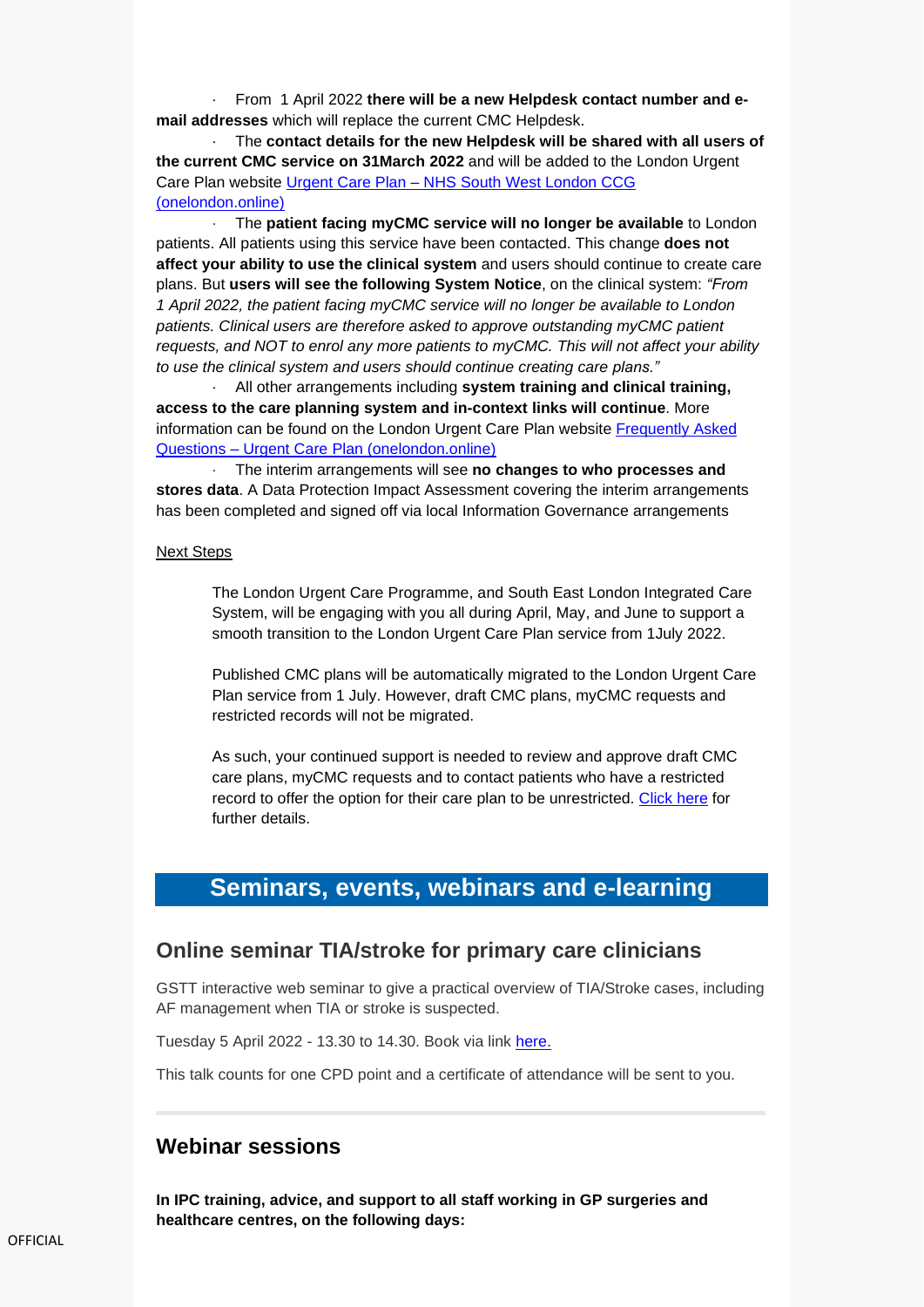GP IPC Training: Wednesday, 6 April 2022 13:00 Wednesday, 20 April 2022 13:00 Wednesday, 4 May 2022 13:00 Wednesday, 18 May 2022 13:00

[https://www.eventbrite.co.uk/x/ipc-refresher-training-for-gp-practices-tickets-](https://www.eventbrite.co.uk/x/ipc-refresher-training-for-gp-practices-tickets-106091235742)[106091235742](https://www.eventbrite.co.uk/x/ipc-refresher-training-for-gp-practices-tickets-106091235742)

#### **A weekly virtual drop-in clinic for IPC advice.**

Drop-in advice clinic: Wednesday, 13 April 2022 13:00 Wednesday, 27 April 2022 13:00 Wednesday, 11 May 2022 13:00 Wednesday, 25 May 2022 13:00

[https://www.eventbrite.co.uk/x/ipc-advice-clinic-for-gp-practices-in-london-tickets-](https://www.eventbrite.co.uk/x/ipc-advice-clinic-for-gp-practices-in-london-tickets-256956944137)[256956944137](https://www.eventbrite.co.uk/x/ipc-advice-clinic-for-gp-practices-in-london-tickets-256956944137)

**'Hot Desk Support'.** Please contact us at our generic mailbox at: **[nelcsu.ipcteam@nhs.net](mailto:nelcsu.ipcteam@nhs.net)**, if you require advice on:

- **COVID-19**
- **COVID-19 outbreaks/exposure incidents**
- **Vaccination clinics**
- **General IPC queries**

**All queries will be addressed by members of the team in a timely manner.**

**A weekly update on national changes to IPC,** which is sent to the generic COVID-19 mailboxes of the five STP areas for onward dissemination with local primary care teams.

### **Schwartz Round on 16 June 2022**

*The Schwartz Round will be "I wasn't expecting that" How an encounter with a service user / member of the public left an imprint*

**When**: Thursday 16th June from 3.00-4.00pm

**Where**: Microsoft Teams meeting **Join on your computer or mobile app** Click here to join the [meeting](https://teams.microsoft.com/l/meetup-join/19%3ameeting_YTNlNzQ5MDgtM2RlNy00YzA3LTg2NTYtNTI5NDkxNzRkOTU2%40thread.v2/0?context=%7b%22Tid%22%3a%2226f994aa-4e42-43e4-848a-f1696c9a6a57%22%2c%22Oid%22%3a%228108c1f5-778a-4e7b-8cb5-3ed3fa610b4e%22%7d) [Learn](https://aka.ms/JoinTeamsMeeting) More | [Meeting](https://teams.microsoft.com/meetingOptions/?organizerId=8108c1f5-778a-4e7b-8cb5-3ed3fa610b4e&tenantId=26f994aa-4e42-43e4-848a-f1696c9a6a57&threadId=19_meeting_YTNlNzQ5MDgtM2RlNy00YzA3LTg2NTYtNTI5NDkxNzRkOTU2@thread.v2&messageId=0&language=en-US) options

If you attended Rounds in the past, you know the benefit they bring. If you have not, I hope information below might be helpful.

#### **What are Schwartz rounds:**

A Schwartz round is a forum where all staff, clinical and non-clinical, come together regularly to discuss the emotional and social aspects of working in an organisation that provides healthcare. They provide a safe space to give individuals an opportunity to